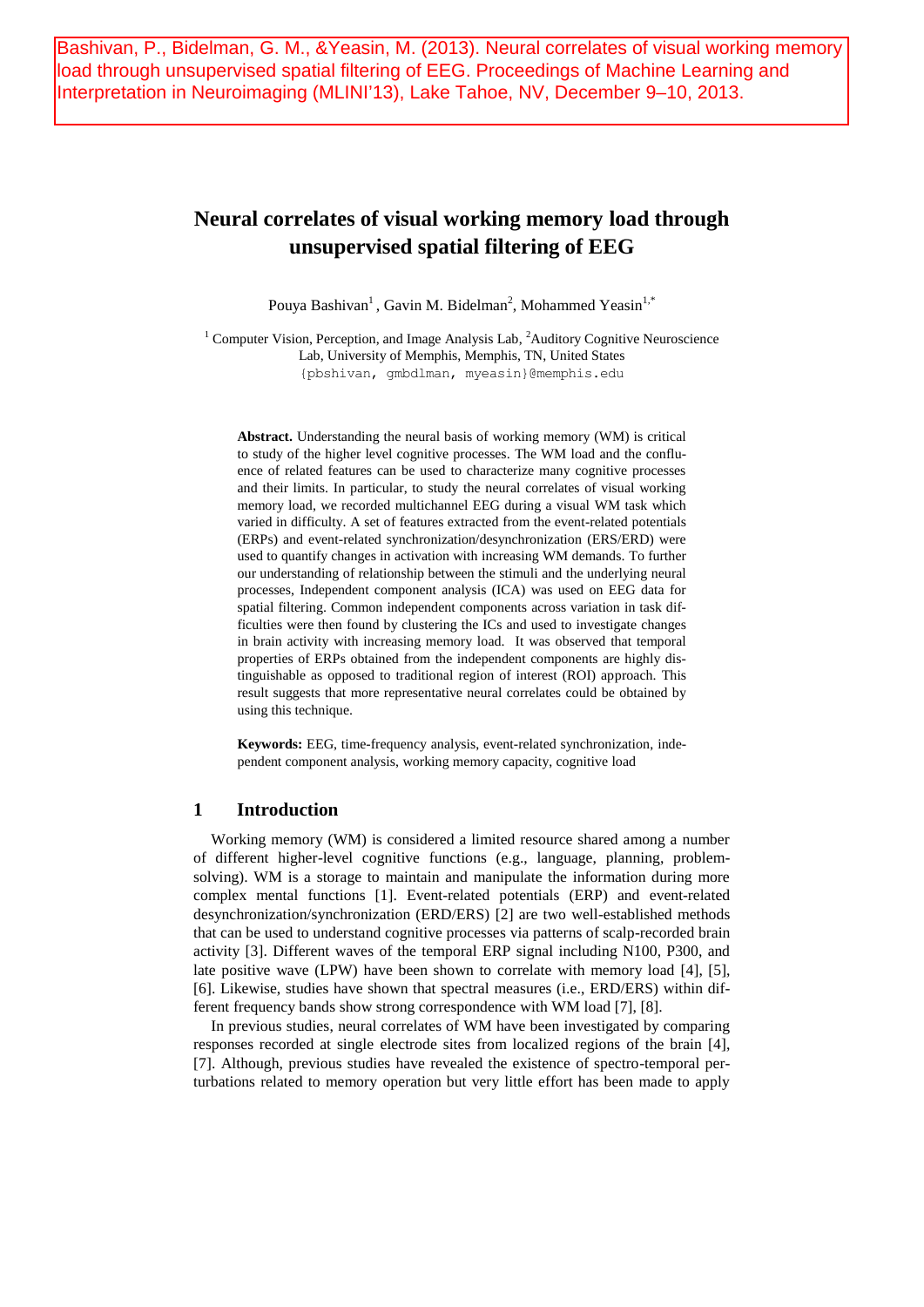these correlates toward understanding their dynamics with changing memory load. Independent component analysis (ICA) is an unsupervised spatial filtering method which can also be used to separate different rhythmic EEG components, such as rightand left-hemispheric mu rhythms from EEG [9]. Here, we investigated changes in those ICs which were shared among different levels of difficulty during a WM task to understand the common sources of neural activity engaged by this cognitive process and how (also which of) these networks are modulated by task demands. Task difficulty was parametrically manipulated by varying the amount of memory effort required to complete a visual WM task. It was predicted that neural activity (as measured by spectro-temporal features of the EEG) would vary monotonically with increasing memory load and that neural responses would saturate beyond an individual's memory capacity limit (as measured behaviorally).

## **2 Materials & Methods**

#### **2.1 Subjects**

Ten healthy, right-handed [10] individuals (5 males, 5 females) participated in this study. Participants were between 24 and 33 years of age  $(M = 29.3, SD = 3)$ . None reported any neurological disorders or were on medication. All participants gave informed consent according to procedures approved by University of Memphis institutional review board and were compensated for their time.

#### **2.2 Visual WM task and stimuli**

We adopted a modified version of the well-established Sternberg memory task [11]. On each trial, subjects briefly (500ms) observed a matrix consisting of different English characters positioned around a center point ("SET"; Fig. 1). The size of each character was 1.8°; they were distributed around a center fixation cross and within a visual angle of 4.5°. Array size varied randomly (2, 4, 6 or 8 items). After a 3s delay, a "TEST" character was shown in the center of the screen. Subjects responded via a button press to indicate if this character had occurred in the previous memory "SET". On half the trials, the test item occurred in the set; the other half it did not. Subjects were encouraged to respond as accurately as possible and feedback was given via a colored light on the screen. The next trial was initiated after a 3.4 sec inter-stimulus interval. Following 20 practice trials for task familiarization, subjects completed 60 experimental trials per set-size condition.



**Fig. 1.** Time-course of the WM stimulus paradigm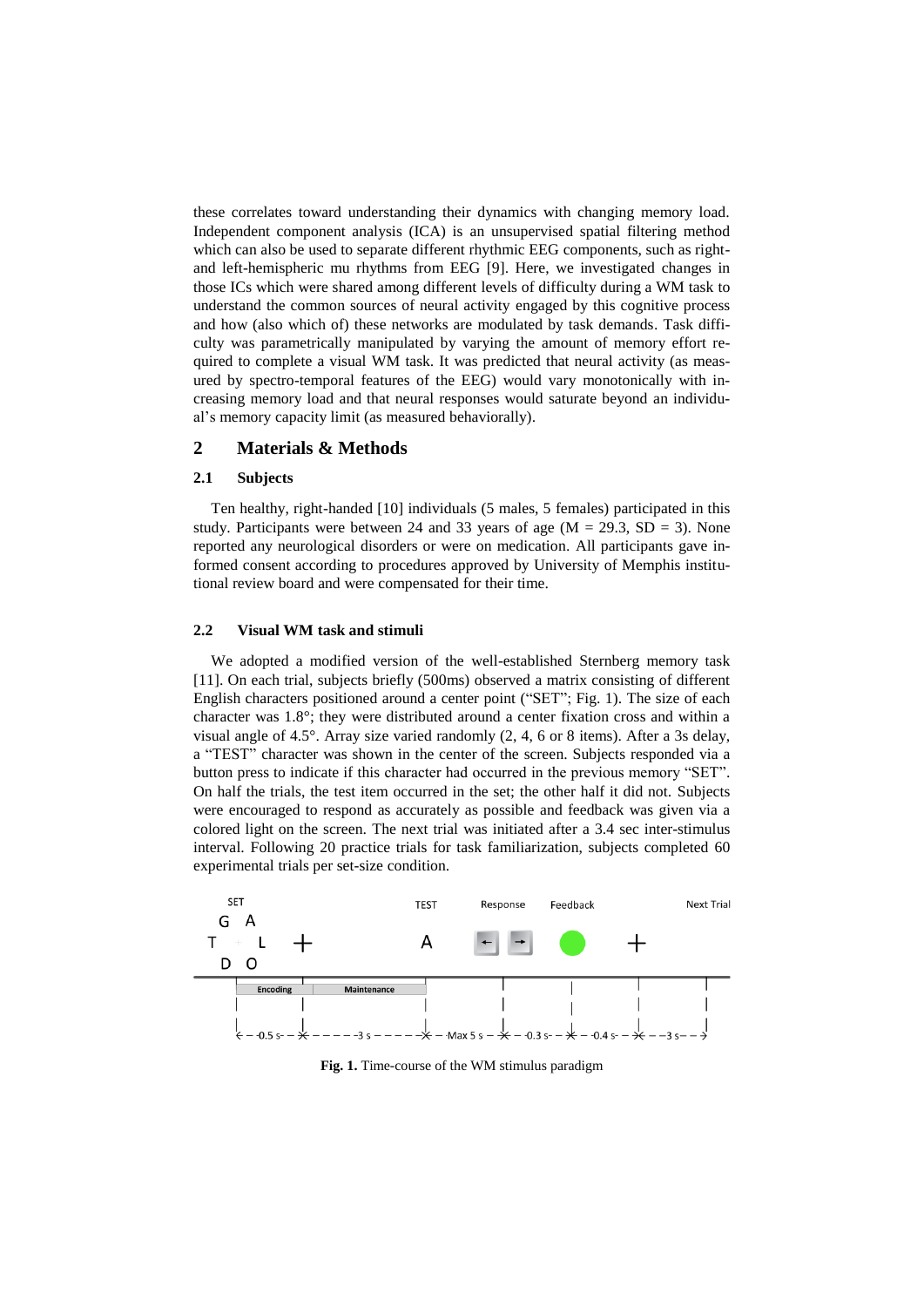Subjects were seated inside an electro-acoustically shielded booth. They were instructed to avoid body movement and restrict their visual gaze during the task by fixating on the center of the screen. The visual WM task was presented on a LCD monitor at a distance of 1 m. Length of single block of experiment was 14.4 min plus response time. A 5 min break time was given between conditions blocks.

#### **2.3 EEG Recording**

The continuous EEG was recorded from 64 sintered Ag/AgCl electrodes around the scalp at standard 10-20 locations (Neuroscan-Quik-cap). Electrodes placed on the outer canthi of the eyes and the superior and inferior orbit were used to monitor ocular activity. Data were digitized with a sampling rate of 500Hz and a filter passband from DC-250 Hz. Electrode impedance was maintained  $\leq 5k\Omega$  over the course of the experiment. Neuroelectric data are presented with a common average reference (CAR).

#### **2.4 EEG Preprocessing and analysis**

EEG data were down-sampled to 250Hz, and base-line corrected by removing the average of each channel. Ocular artifacts (saccades and blink artifacts) were corrected in the EEG using a principal component analysis (PCA) [12]. Responses were then band-pass filtered from 1 to 45Hz for visualization and response quantification.

ERP signals were computed by averaging over all trials with correct responses and baseline corrected in reference to a 200ms window prior to stimulus presentation. Likewise, event-related spectral perturbation (ERSP) responses were generated using the same set of trials and a 2-sec window prior to stimulus presentation as the reference period. Procedures to compute ERP, ERS/ERD and ERSP are thoroughly explained in [13], [2], [3].

#### **2.5 Component Clustering**

In order to improve the clarity of activity signals, we performed ICA on the epoched EEG data. To avoid any pre-assumptions on how brain responds when the memory is overloaded or not, we considered each condition of the experiment as independent tasks. Trials corresponding to each memory set size were bundled together in separate datasets. ICA algorithm was performed yielding 64 independent components (ICs) per dataset. We chose the maximum number of extractable components (64) to segregate independent activity signals with the highest precision available to us. Projection vectors corresponding to each IC were then extracted from the mixing matrix  $(W^{-1})$ . Another dataset consisting of all projection vectors were formed (256) vectors from 4 datasets) and a clustering method was run on the dataset to find distinct clusters. We assumed that each of the 64 ICs represents a separate class of activity with roughly distinct projection vector. Moreover, the number of ICs which could be shared across the four tasks will be maximally equal to 64. We used the k-means clustering [14] to find the ICs with similar projection patterns. The number of separate clusters was chosen as 64, equal to number of ICs for each task.

By running the k-means algorithm on the dataset of projection weight vectors, we intended to cluster those activity signals that were projected to the electrodes with the same pattern across the various memory loads. We are only interested in those clus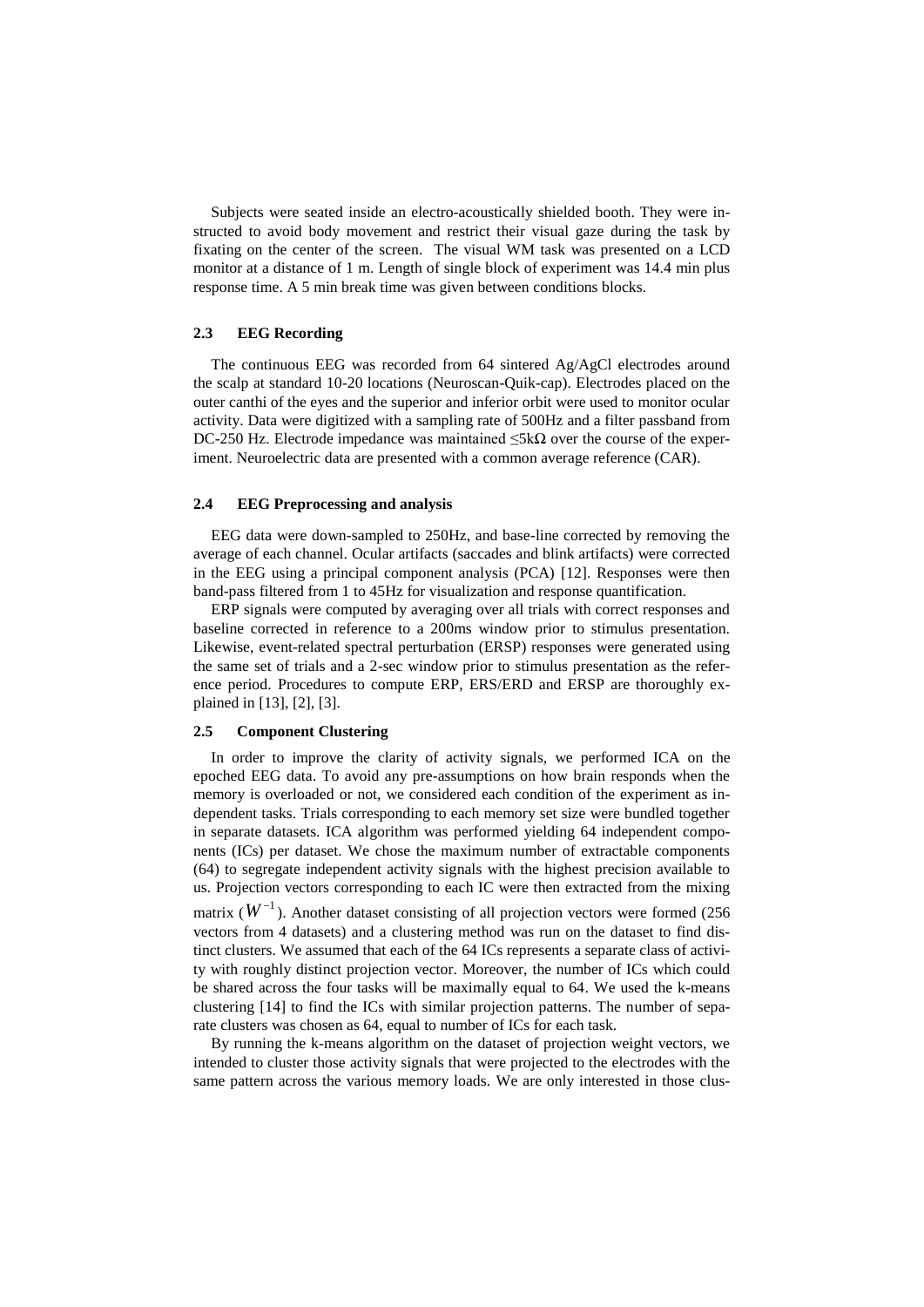ters which represent common source activity modulated by WM demands. Thus, we focused on the common components appearing in all four set size conditions. As such, 28 component clusters were found which contained components from all four conditions. Fig. 2 shows the projection map of 10 of these components, which showed significant changes across set-sizes, with the cluster's centroid as the projection vector.

Frequency bands for each subject were tuned in reference to their individual  $\alpha$ frequency (IAF) [15]. IAF was considered as the frequency with maximum power within the  $\alpha$ -band. The IAF was determined by analyzing a 2 min resting EEG recording for each subject with eyes closed. θ-, α-, and β-frequency bands were then defined as [IAF-4 Hz to IAF-2 Hz], [IAF-2 Hz to IAF+2 Hz] and [IAF+2 Hz to 30 Hz], respectively. Electrodes were grouped into 10 regions of interest (ROI) around the scalp (Fig. 3).



**Fig. 2.** Scalp maps of 10 common independent components with increasing WM load. Warmer colors correspond to higher weights.

In order to investigate whether WM load modulated responses over the encoding or maintenance period (Fig. 1), different features were defined from the EEG signal over the time course of the task:

- **1.ERP magnitude:** The difference between maximum positivity and negativity in the ERP signal, occurring from 50-700 ms after presentation of the stimulus array (Fig. 4).
- **2.Total θ ERD encoding**: the sum of alpha ERD measured during the period in which the ERD signal was greater than  $\frac{1}{4}$  of the maximum ERD.
- **3.Total α ERD:** the sum of alpha ERD measure over the encoding and maintenance period.



**Fig. 3.** Division of electrodes into ROIs.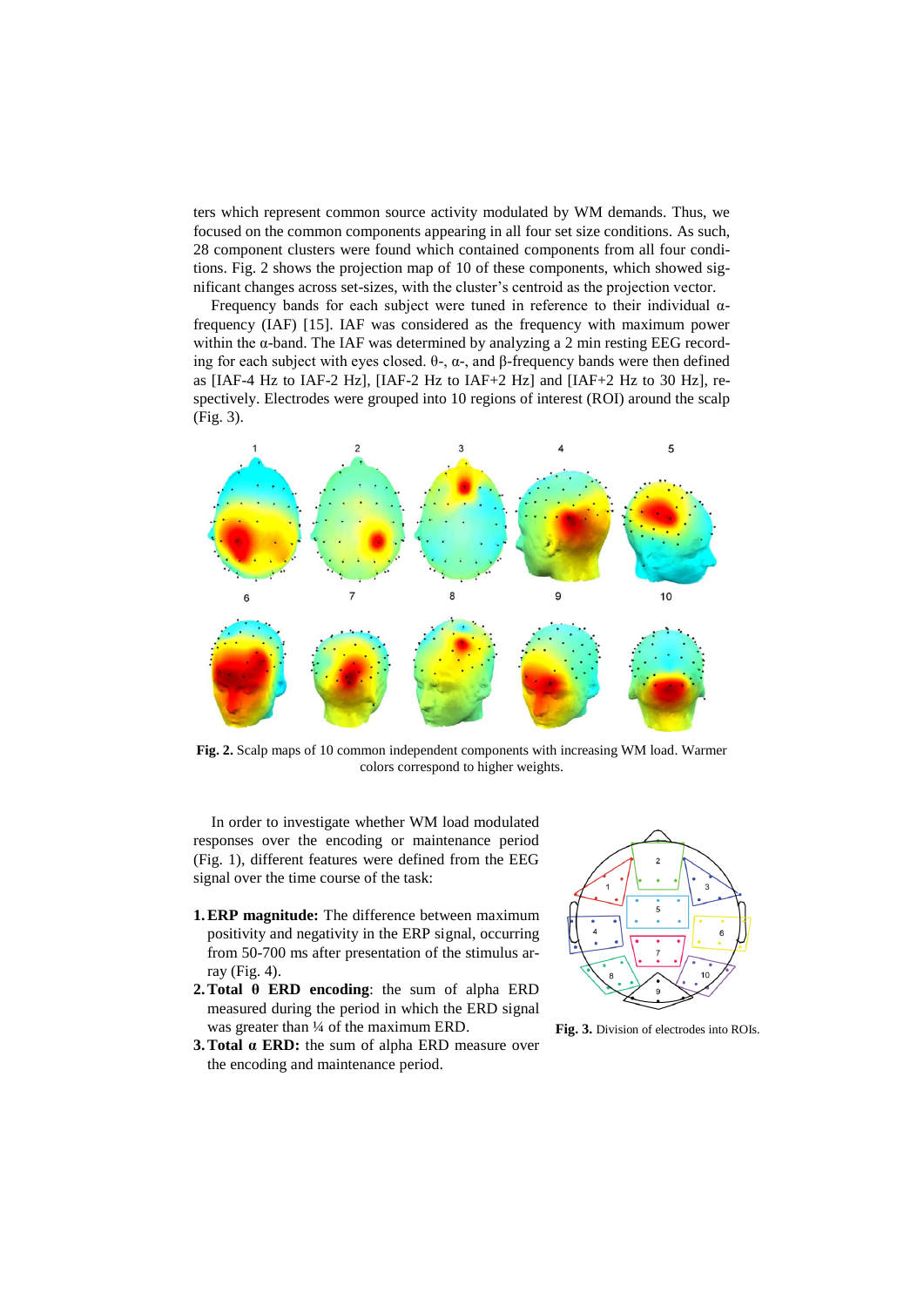- **4.Total β ERD of encoding**: the sum of beta ERD measure during the period in which the ERD signal was greater than ¼ of the maximum ERD.
- **5.Total β ERD**: the sum of beta ERD measure over the encoding and maintenance period.
- **6.Total θ ERD:** the sum of theta ERD measure over the encoding and maintenance period.



**Fig. 4.** ERP magnitude. *t*=0 represents the

## **3 Results**

Participants performed well in small set size conditions (2, 4 items); performance degraded precipitously with increasing set size  $(> 6$  items). Mean  $(SD)$  response accuracy were 94.5 (4.4)%, 93.6 (4.4)%, 79.2(6.1)% and 66.8 (7.04)% for set sizes 2, 4, 6 and 8, respectively.

Within each EEG cluster, if multiple components from single condition existed, the component with the highest mean projected variance was selected. We used repeated measures ANOVA to quantify the variability of the measurements across conditions and subjects. Table-1 illustrates the components as well as electrode regions which showed significant  $(p<0.05)$  variation in the response feature across stimulus set sizes. Results from the ROI approach which has repeatedly been used in the study of memory load [4, 7, 8] were also included for comparison purposes.

| <b>Feature type</b>       | <b>ROI</b> number | <b>IC</b> number |
|---------------------------|-------------------|------------------|
| <b>ERP</b> magnitude      |                   | .***             |
| Total Encod. a ERD        | - **              |                  |
| Total a ERD               | $-***$            | 、冰冰<br>- 米米      |
| Total Encod. <b>B</b> ERD |                   |                  |
| Total $\beta$ ERD         |                   |                  |
| Total $\theta$ ERD        | — **              |                  |

**Table 1.** Electrode ROIs /ICs with significant changes across stimulus conditions.

 $*_{p<0.05}$ ,  $*_{p<0.01}$ ,  $*_{p<0.001}$ ,  $*_{p<0.0001}$ 

It is clear from Table-1 that the features extracted from the ICs are far more distinctive than those obtained from the ROI approach, especially for the ERP magnitude feature. As an example, ERSP of the component cluster 1 is illustrated in Fig. 5. This figure shows a build-up of the response during the encoding period which extends with increasing memory load. The main activity in this component which exists in all three frequency bands (more dominant in  $\alpha$ -band) beginning  $\sim$ 200ms after presentation of the "SET" array and extending up to 2400ms after the cessation of stimulus presentation.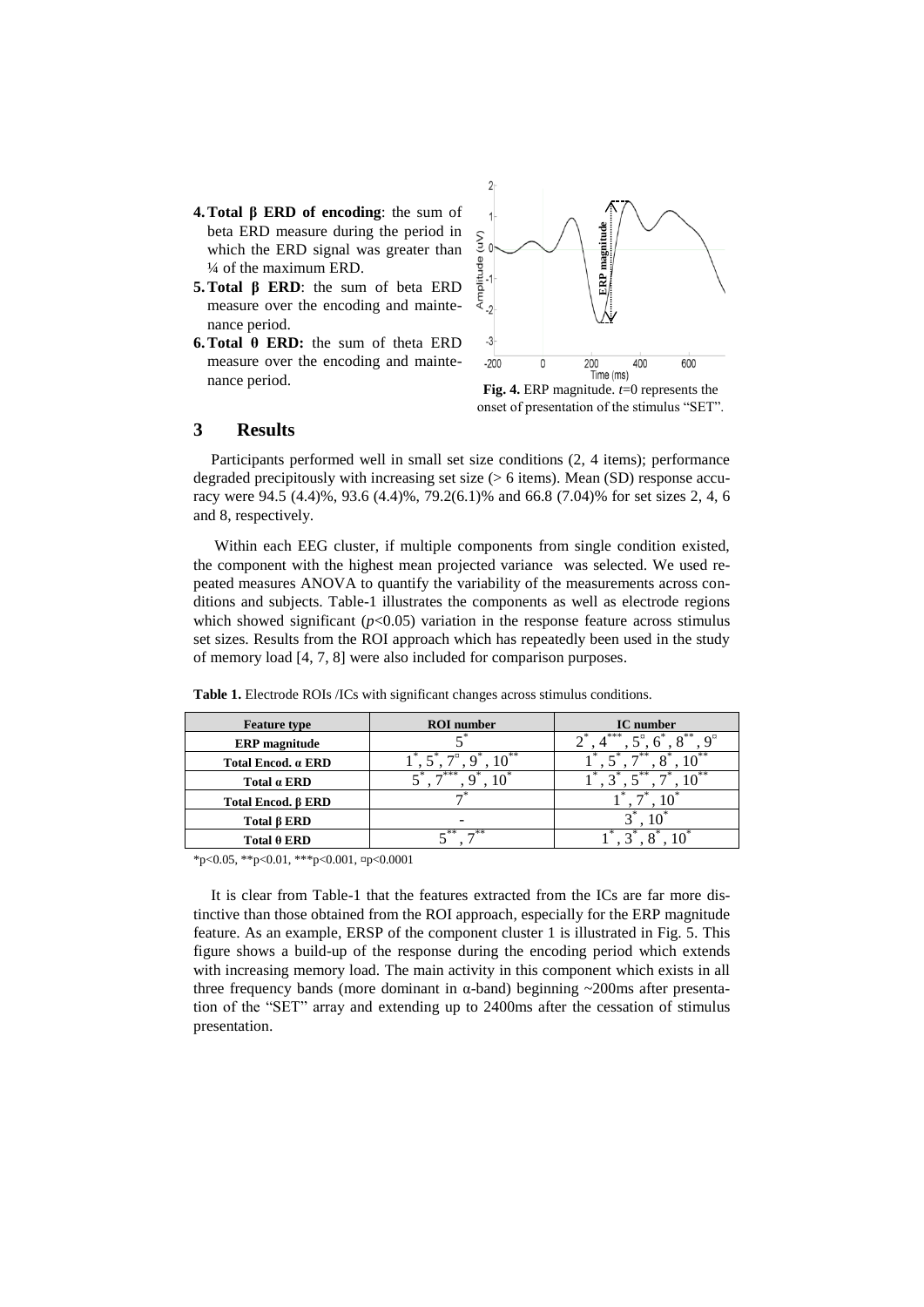

**Fig. 5.** ERSP comparison across conditions for component cluster 1 during the encoding and maintenance periods. Rows 1-4 illustrate the response to stimulus set-sizes 2, 4, 6 and 8 respectively. The dotted line demarcates the cessation of the stimulus "SET" presentation.

## **4 Discussion**

In this study, we examined the effect of memory load by comparing changes in spectro-temporal features of evoked brain activity during a visual WM task. The ERPs showed that neural activity in fronto-central areas covaried well with stimulus array set size and hence, task difficulty. Changes in the ERD  $\alpha$ -power across conditions were also observed during the encoding period of the visual stimuli particularly in postero-central locations. More posterior electrode locations also showed significant changes in β- and θ -power during the encoding and maintenance period.

In comparison, ICs of evoked brain activity revealed significant WM load-induced changes originated from source components 1, 3, 5, 7, 8 and 10 which spanned both fronto-central and postero-central networks (Fig. 2). Component time courses not only explain the recordings in each area but also provide a means to understand how their source networks are distributed spatially. Furthermore, this method also revealed task-relevant activity (e.g., θ-band ERD) in frontal regions otherwise unobservable in the conventional ERP averages. The trend of changes in almost all spectral features and all positions/components with high significance showed a steady increase between set-sizes 2, 4 and 6 but a decrease from 6 to 8. This non-monotonic nature of neural responses and parallel pattern in behavioral accuracy implies that subjects reached a cognitive overload after a set size ~6 items. Our electrophysiological results are also consistent with previous findings from EEG and fMRI studies [16], [7], [17]. While compared to traditional ROI analysis, the IC study delivers a much more accurate spatial estimation (as compared to the ROI approach which divides the cortex area into a predefined number of regions) that preserves the spectro-temporal characteristics of the activities. In addition, IC comparisons showed significant changes in βand θ- bands in frontal and occipital regions unobservable in electrode ROIs measures.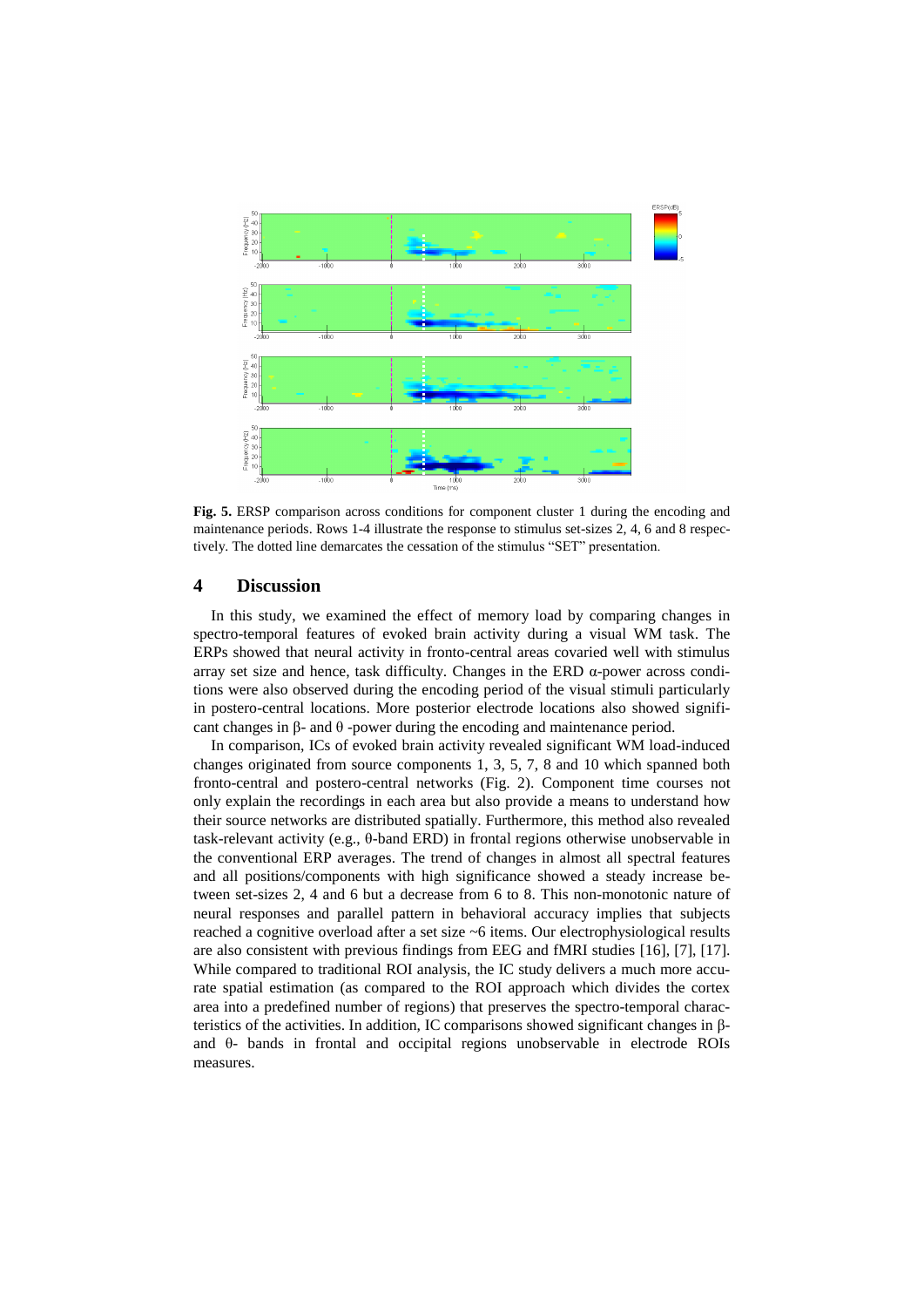## **5 Conclusions**

Spatial filtering is an effective method for extraction of features with higher sensitivity and robustness. In the current study, spatial filtering was used to separate different components during each variation of the same task and the common components across the variations were then sought using an unsupervised clustering method. It was observed that ICA based spatial filtering offers a means to distinguish neurophysiological activity underlying cognitive processing with higher sensitivity than traditional EEG methodology. This work is an important step towards our future work in modeling the memory load from EEG signals.

## **References**

- 1. A.D. Baddeley, Working memory. New york: Oxford Univ. Press, 1986.
- 2. G. Pfurtscheller and F.H. Lopes da Silva, "Event-related EEG/MEG synchronization and desynchronization: basic principles," Clinical Neurophysiology, vol. 110, pp. 1842-1857, 1999.
- 3. Donald L. Schomer and Fernando Lopes da silva, Niedermeyer's electroencephalography: Basic principles, clinical applications, and related fields.: Wolters Kluwer Health, 2012.
- 4. Edward K. Vogel and Maro G. Machizawa, "Neural activity predicts individual differences in visual working memory capacity," Nature, pp. 748-750, 2004.
- 5. Edward J. Golob and Arnold Starr, "Serial position effects in auditory event-related potentials during working memory retrieval," Journal of Cognitive Neuroscience, pp. 40-52, 2004.
- 6. Shiho Okuhata, Takuya Kusanagi, Hirokazu Kawaguchi, and Tetsuo Kobayashi, "Sequential memory scanning during Sterberg memory task regardless of the different presentation style," in Internationl Conference on Complex Medical Engineering, Kobe, Japan, 2012, pp. 86-89.
- 7. Christina M. Krause, Lauri Sillanmaki, Mika Koivisto, and Carina Saarela, "The effects of memory load on event-related EEG desynchronization and synchronization," Clinical Neurophysiology, pp. 2071-2078, 2000.
- 8. A. Stipacek, R. H. Grabner, C. Neuper, A. Fink, and A.C. Neubauer, "Sensitivity of human EEG alpha band desynchronization to different working memory components and increasing levels of memory load," Neuroscience Letters, pp. 193-196, 2003.
- 9. S. Makeig, S. Debener, J. Onton, and A. Delorme, "Mining event-related brain dynamics," Trends Cogn. Sci., vol. 8, pp. 204-210, 2004.
- 10. R.C. Oldfield, "The assessment and analysis of handedness: the Edinburgh inventory.," Neuropsychologia, vol. 9, pp. 97-113, 1971.
- 11. S. Sternberg, "High-speed scanning in human memory," Science, vol. 153, pp. 652-654, August 1966.
- 12. G.L. Wallstrom, R.E. Kass, A. Miller, J.F. Cohn, and N.A. Fox, "Automatic correction of ocular artifacts in the EEG: a comparison of regression-based and component-based methods.," Int. J. Psychophysiol., vol. 53, pp. 105-119, 2004.
- 13. S.J Luck, An introduction to the event-related potential technique., 2005.
- 14. R. Duda, P.E. Hart, and D.G. Stork, Pattern classification.: John Wiley & Sons, 2012.
- 15. W. Klimesch, "EEG alpha and theta oscillations reflect cognitive and memory performance: a review and analysis," Brain Res., vol. 29, pp. 169-195, 1999.
- 16. Jonathan D. Cohen et al., "Temporal dyncamics of brain activation during a working memory task," Nature, vol. 386, pp. 604-607, April 1997.